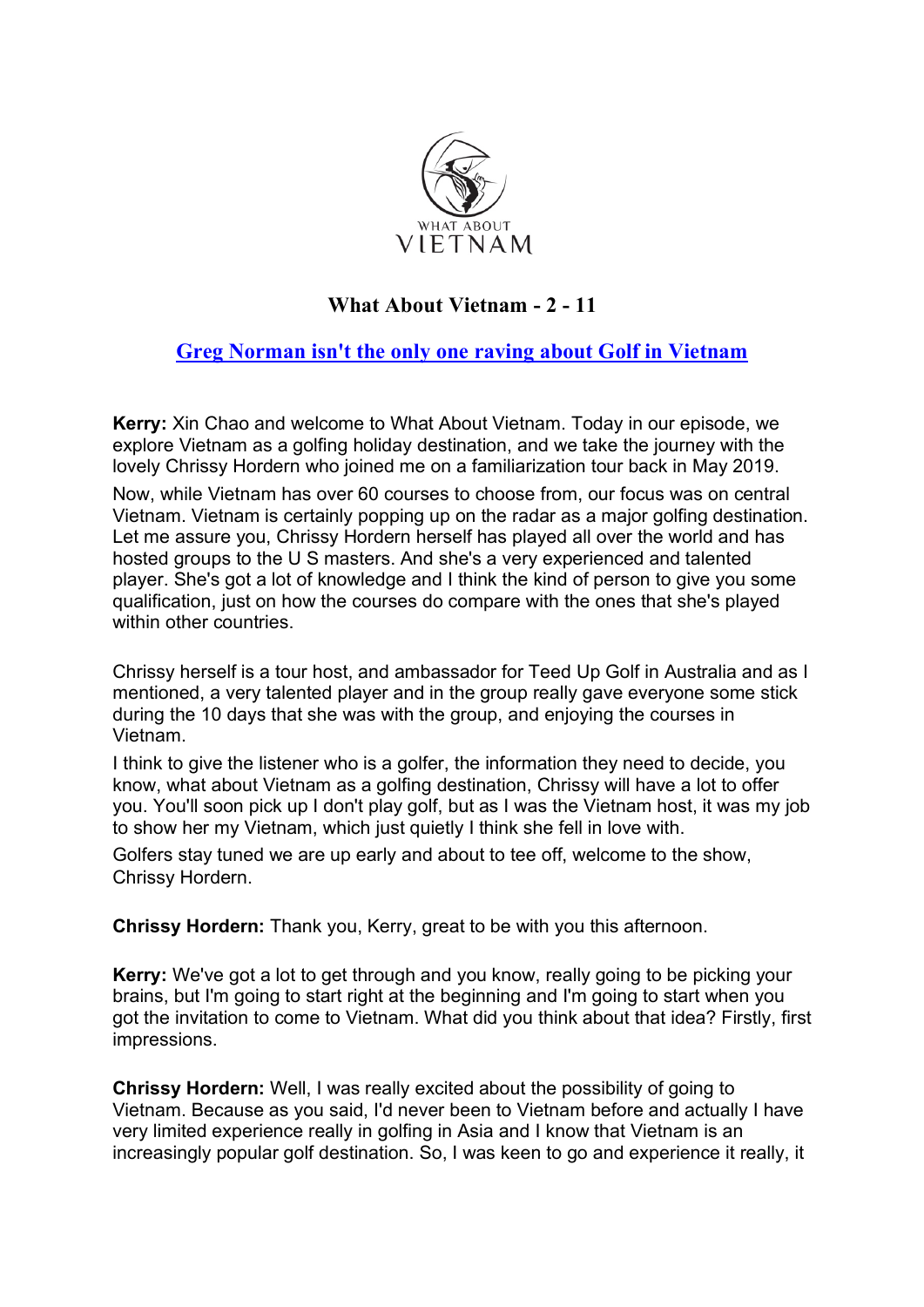was a wonderful invitation and one that I jumped at and was lucky enough to get a seat on.

**Kerry:** Great. And I was glad to have you for two reasons. One, because you had traveled extensively around the world playing golf and as you say, your experience in the Indochina region was fairly limited in this area. So, first impressions of Vietnam for you were?

**Chrissy Hordern:** Well, I guess in a nutshell it was wonderful, how many days? 10 days, 7 days and I actually can't wait to go back. Unfortunately for COVID that's been a bit of a spanner in the works just for right now, but I'm keen to get back there and take people back there as soon as it's possible to travel. I had a great time, I absolutely loved it and I guess first impressions it's busy, it's everything you expect from Asia. I think there were 90 million motorbikes or 130 million motorbikes in Hoi An city.

**Kerry:** You can usually add so many zeros to that and that will probably be close.

**Chrissy Hordern:** So, yeah, it's out of control, but you know, the great part about that is that once you actually get on a golf course, or once you get to a spa or a retreat you can just step out of the craziness and into luxury and just have this wonderful combination of everything.

**Kerry:** So, our first stop is Hoi An and we're going to use Hoi An as a bit of a base to play two courses; Vinpearl Nam, Hoi An, and Montgomerie links. So, Chrissy Hordern tell us a little bit about your stay at the Nam Hoi An resort and those courses that we played from that hotel as the base.

**Chrissy Hordern:** Well, the Vinpearl resort was a great place for us to be based really. I mean, it's on the coast right on the beach there and there's a thousand miles of coastline in Vietnam and this is a fantastic sort of part of it.

It's a very big hotel, I think it's about 430 rooms and a hundred add villas where we stayed, and they were really well appointed. And you know, it's got all those facilities that you want from a big hotel. So, it's got gyms, spas, pools, all that sort of thing. And located in close proximity to the golf courses, so that was a great place for us to be. Personally, I guess I'd probably prefer something smaller, but for a golf holiday and particularly if you've got a short period of time and you just focused on that one sort of area, I'd say it's a great spot to be.

**Kerry:** And it's in an ideal location from a transport perspective to access the courses that we played as it's about 20 minutes out of the actual old town itself. The Nam, Hoi An Golf Club or the course itself is actually right at the resort, along with a Safari park and Nam Hoi An land, which is a bit of a mini–Disney land. I mean, it's a space, all of it, let's be truthful there. So, we were able to get you onto the course nice and early and very easily, because you were actually staying at the resort to actually access your play on your first day. So, it was a new course, wasn't it? It was about a year old.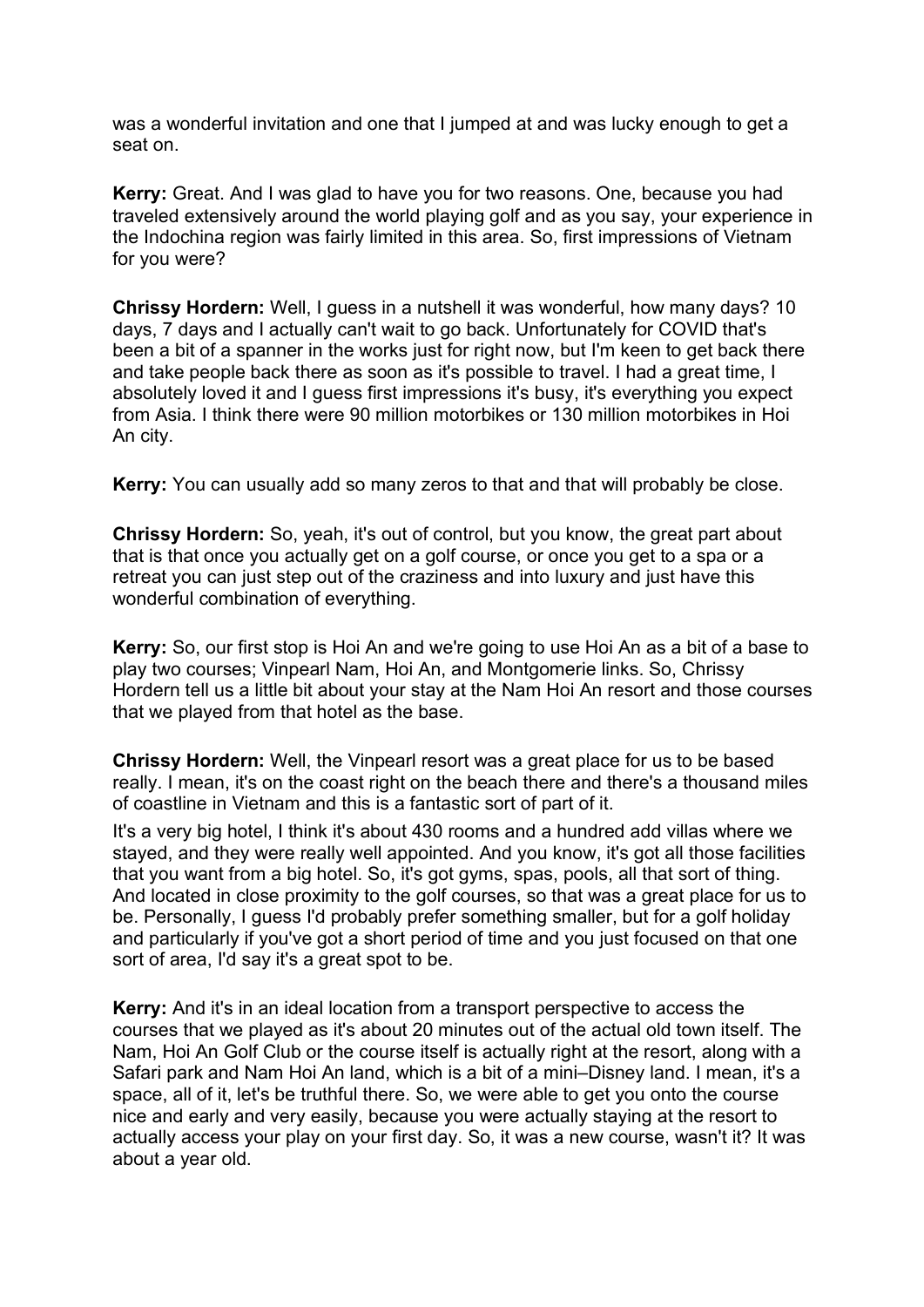**Chrissy Hordern:** Yeah, the other great thing is that it's located pretty close to Danang and to the airport. So, it was actually a quick hop when we actually arrived in, which was fantastic as well.

We got in pretty late, so that was great, it wasn't a long journey to actually get there. Yeah, the golf course the Vinpearl Golf course is within the resort. It's about a fiveminute drive and that was fantastic. You know what, I think if you going on a golf trip, probably that's a really good golf course to kind of launch your holiday. It's a link style course, it's relatively new, it's built on sand dunes as links courses are, it's got nice and a generous fairway, and it's just a really nice golf experience. So, as I say, a nice place to start and instantly, you sort of introduced to golf in Vietnam with the caddies that are there. And they are predominantly. I am not sure if it's mandatory to have a caddy in Vietnam, but I would say to people, you know, don't even think about not having one. It's all part of the Vietnam experience. And they're predominantly women, they're gorgeous, they go out of their way to help you. I think costs 140,000 dong, which is about \$8.50 to actually secure a caddy. And that just bear in mind that that amount of money just goes to the administration.

So, that doesn't really go as far as I understand, I don't think most of that goes to the caddy. So, they are then reliant on about a 20 us dollar tip at the end, and they work incredibly hard for the \$20 tip. So, they'll guide you and make sure that you don't go down the wrong path, they'll stand at the tee and tell you the best direction to hit off the tee. They may never have had around a golf in their entire life, but they have been trained within an inch of their lives on where to hit for each shot on that specific golf course and also, they can just read those greens impeccably. And they know that their tip is probably based on how many putts you seek. So, I'd say put your trust in them and you'll putt really well. In fact, I don't think I've ever had better in my life, they were fantastic and they'll, they'll get water for you, they'll steer the cart, they'll get food, they'll do all those sorts of things.

And at the end of the round, they'll give you a little paddle that has their name on it and you basically, you're invited to put the pedal into a box and I think there's about four boxes and so you are rating them. So, if you had an excellent experience, you put it in box one, if you had a not such a great experience, you put it in box four. So, they're working really hard to get their name in box one. There must be some sort of incentive program associated with that, I don't know possibly that the people who are rated number one or that the caddies that are rated number one, maybe given the best and high net worth players when they come individually or whatever. But anyway, it all helps to really maximize the level of service they over deliver. And it's a great part of that experience and very cheap.

**Kerry:** And let's face it that's kind of a unique aspect to playing golf. Isn't it in Vietnam? I mean, definitely that's a kind of a personality to it. It adds I think just some uniqueness to it and as you say, like the stories about the paddle, that's the first time I'd heard about that. I know they work hard for their, for their tips and for any praise that they get just lap it up. But I think just how they feature in the whole game experience is unique to Vietnam.

**Chrissy Hordern:** Definitely, and, you know each course has its own crew of caddies that have a different uniform. So, and they're gorgeous, like for instance, at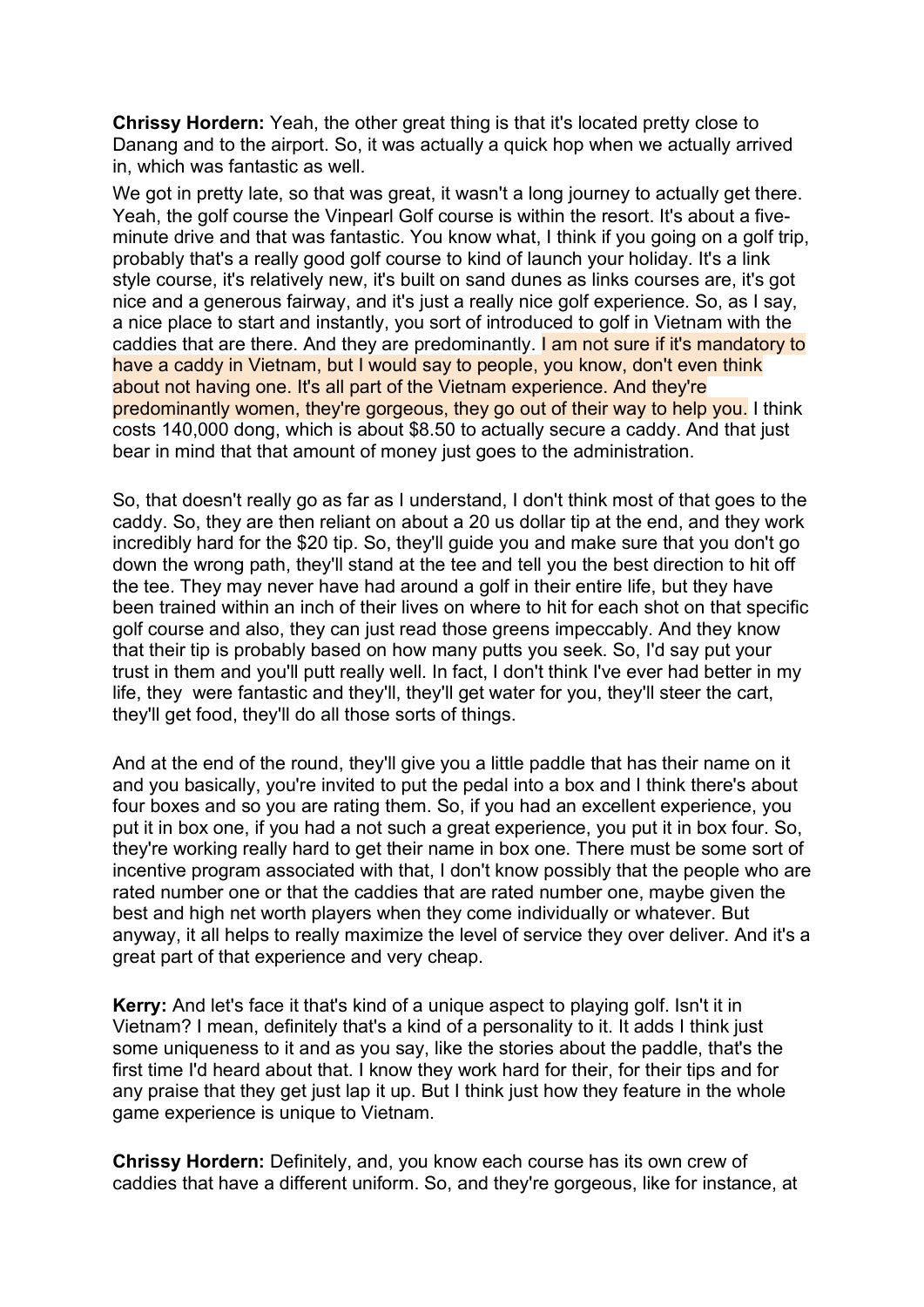Montgomerie links, they've got, what I'd assume is the Montgomerie Tartan from Scotland. And so, that features very much in the you know, in the caddy uniform, but it's got its own sort of Vietnam flavor. So yeah, it really is, I think a very special part of the experience.

**Kerry:** So, moving from the Vinpearl Nam, Hoi An Golf Club, the next day we played Montgomerie links. So, tell us just a little bit about that course. I mean, it's been designed by the golfer Colin Montgomerie who you would know all about, but tell us about that course.

**Chrissy Hordern:** Well anyone who is a golfer and has been playing as long as I have, knows Monte really well. I mean, he's a legend of the game. And clearly, he loved Vietnam and being from Scotland, you know, the opportunity to create a golf course, that's on the coast there, and a link style course was obviously really up his alley. And I think he's probably very proud of it. It's set at the foot of the Marble Mountains sort of on the central coast and from various halls, you can actually see the Marble Mountain.

Whereas Vinpearl is in an area where there's a lot of construction happening and so, I guess what you're seeing on the horizon at Vinpearl, although it's a really great golf course the surrounds maybe not quite as attractive, but once you start to get to courses like Montgomerie links the scenery really starts to become a feature.

And yeah, I mean, there's more water holes that you'd normally find on a traditional links course in Scotland. And the pot bank, well they're nothing like they are in Scotland. They're more sort of, I guess, wasteland, which is probably a really good thing. But yes, it's a world-class course, it's very, well-regarded, it's got lots of facilities, it's got a wonderful golf clubhouse and a PGI Academy, that kind of thing. So, I would say a golf trip to Vietnam is probably not a golf trip without, including Montgomerie links.

**Kerry:** So, we were staying as we mentioned out at the resort, which has a little bit of inconvenience as far as transport is concerned into the old town. So, it's about a 15-to-20-minute trip back into the old town. We did spend a couple of nice nights, if you recall, in the old town. I certainly enjoyed taking you on a river cruise where we had dinner on the cruise, but you tell your experience of Hoi An and the old town experience.

**Chrissy Hordern:** Yeah, look, I loved the old town of Hoi An, and I guess if I was taking a group of people back there personally, that's where I would elect to stay. Look at it as you say, it's a UNESCO world heritage site now. It's being renovated, I think sort of very much for a showcase really for the tourists, but it's not, I don't think it's kitsch at all.

I think it's just got a wonderful charm; it's located on a river that was say in the old days was a flourishing port and a meeting place of East and West, and you still get that feeling there that the people who live there, I think are very proud of it. You've got museums, assembly halls, temples, a lot of the old homes have sort of wooden doors and carved things and open airy rooms. And many of those have been sort of, I guess, converted into fun restaurants and things. You've got rooftop bars, it's a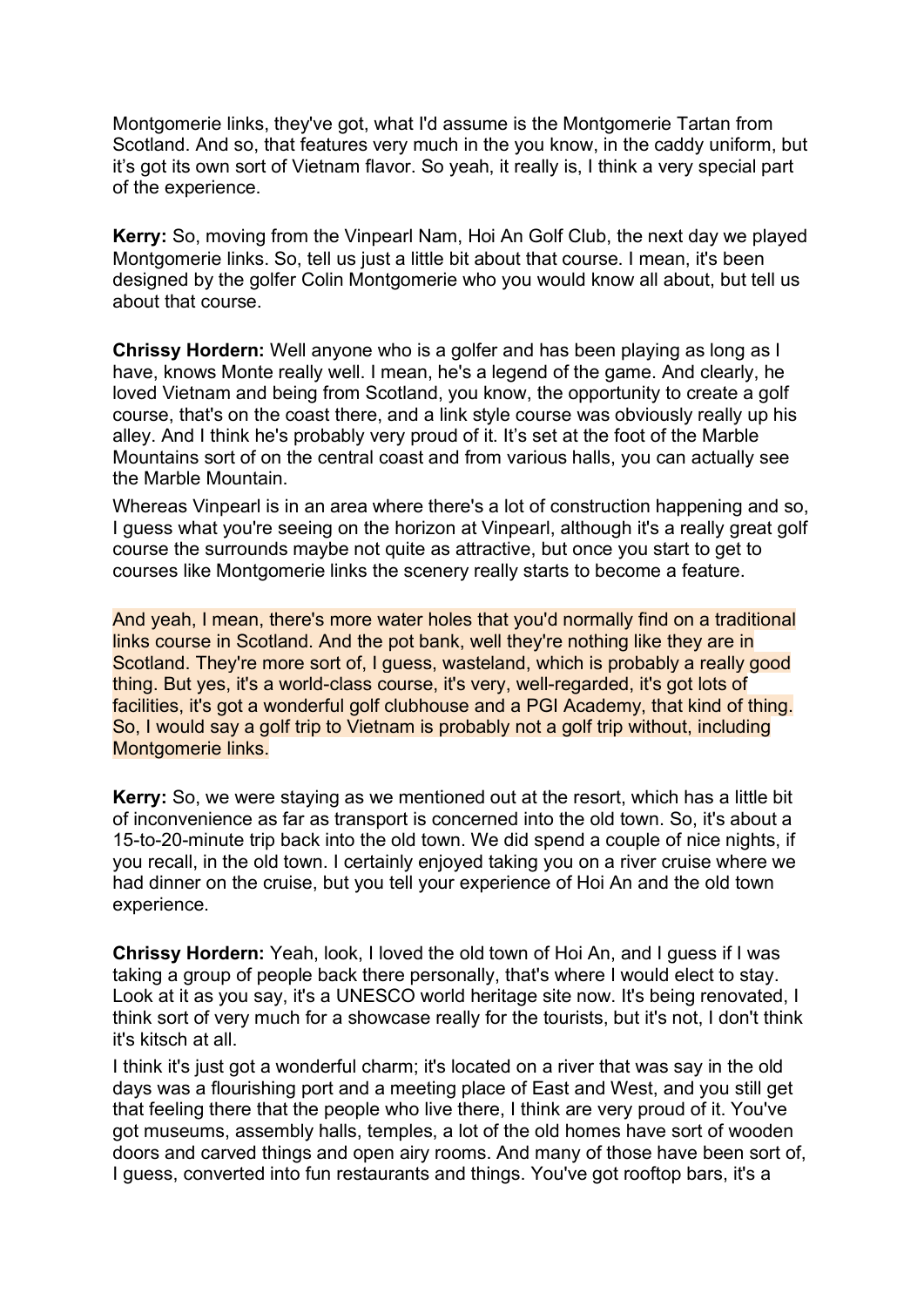lovely atmosphere. And I think it's been really well restored, and some gorgeous hotels and I think a great place to stay.

**Kerry:** And it's walkable, isn't it? Like, it's easy to wander around. It hasn't got the chaos of a major city, like Saigon.

**Chrissy Hordern:** No, not at all, it's easy to walk around,

**Kerry:** But you might have to step over a few wires here and there.

**Chrissy Hordern:** Not just the wires there are street vendors everywhere. And yeah, as we said 50 million motorbikes and that kind of thing, but it's not actually as you said, it's not as chaotic as the big cities. I mean, its just built on a whole other level. But I just think it's got a wonderful charm, you could walk everywhere, you can go to restaurants, the bars were fun, you know, you can have tailoring done. There's a lot to do for non-golfers, for instance, if you've got people with you who are non-golfers, they can happily fill in several days, I think you know, in the old city of Hoi An and certainly not run out of things to do.

**Kerry:** Definitely, and I think also it's very much, well from my perspective. Anyway, it seems to create a different atmosphere at night, like with the lanterns. How did you find that atmosphere? Because that's quite an experience.

**Chrissy Hordern:** It's very special, I just loved it. And that's why for me, I think that it has a lot more charm and character than probably you sort of staying on the coast. Yeah, can't wait to go back really.

**Kerry:** That makes two of us. So, as far as the heat is concerned, how did you find the heat? Now you'd had two days playing, we did manage to play early in the morning, and I think that's probably worth mentioning, but how did you go with the heat and how did, how did the people you were playing with go with the heat?

**Chrissy Hordern:** Some managed it better than others but look I'm a bit of a Queensland girl these days, so to be honest, I have to say that I think I coped with it pretty well. We were there in May, which means its starting to get hot, it was hot.

I can't remember, but it would have been late thirties every day and if you're not used to the humidity, which I'm used to it so if you're not, it's a challenge. The great thing about the golf of course, is that you're in carts all the way, and the caddies will have ice with them. And they'll have these funny little sort of ice pouches that just fit in around your neck, which are fantastic, and they keep filling those up at ice stations and things.

**Kerry:** And umbrellas.

**Chrissy Hordern:** And umbrellas and they hold an umbrella over your head when you're going onto the green, etc. I was absolutely fine but again, if I were taking a group of people back there, I probably would go earlier than May. Because you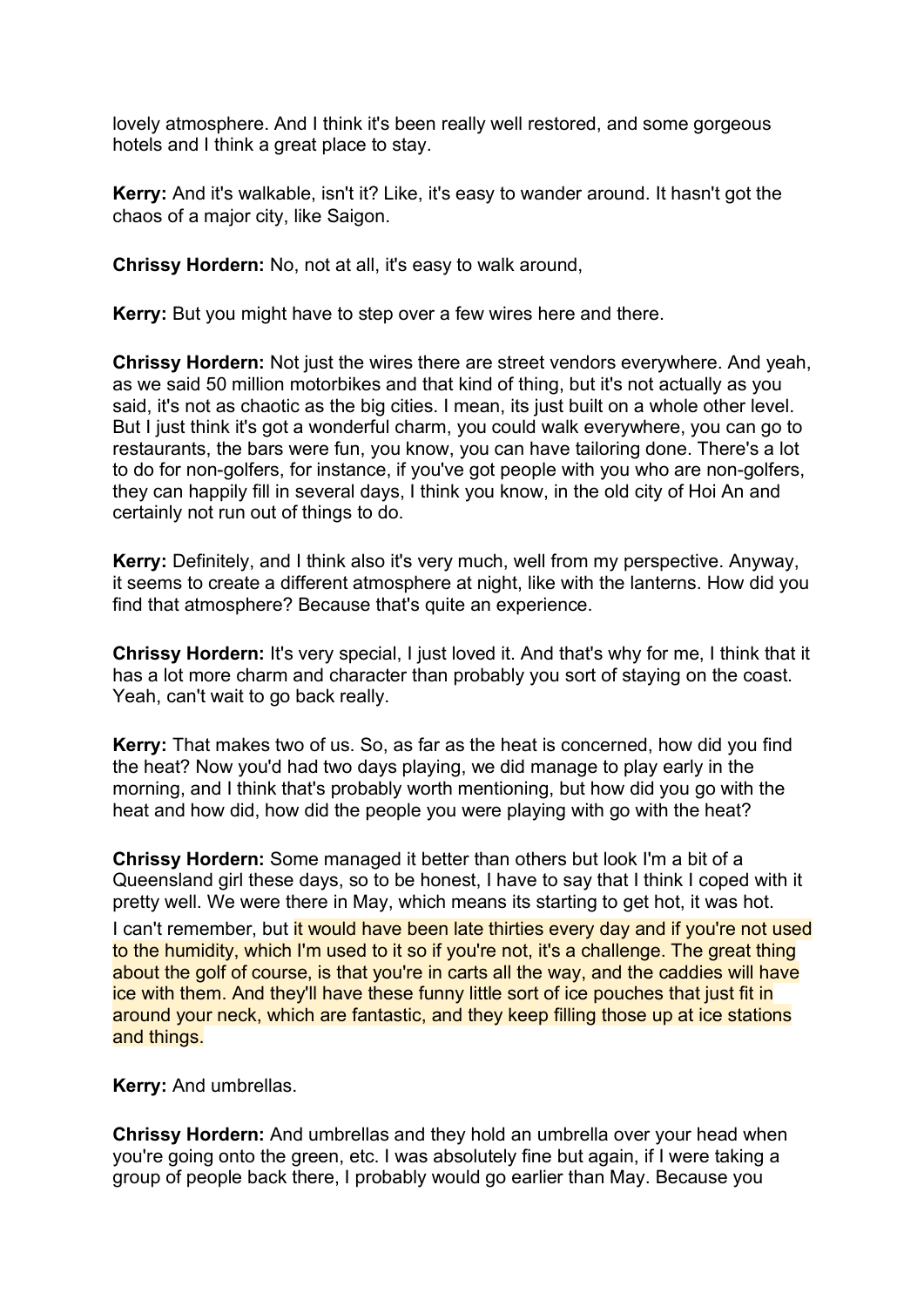know, a lot of people would find it challenging and some of the people actually in our group found it challenging and actually towards the end, I think a couple elected not to play the final round golf, crazy I don't know why they did that. But I think a lot of that was actually just really due to the heat.

**Kerry:** Struggling due to the heat.

#### **Chrissy Hordern:** Yes, absolutely.

**Kerry:** And I think, when I talk to people and they are considering going, I do try and encourage them to go earlier in the year, you know, around the, the kind of March, April, probably latest as the best time of the year. Because let's face it, you want to enjoy the experience, you don't want it to be unbearable out there. And if everybody's wanting to play early while you're going to struggle to get that tee times that you want. So, I think sharing with our listeners, if we can encourage them to go earlier in the year, I think that's the best idea.

**Chrissy Hordern:** Yeah, well I think correct me if I'm wrong. But I think the rainy season is actually from May through September, so you want to avoid the rainy season and the heat. So yeah, absolutely. I would say probably depending on where you go, of course, North or South it differs a little bit, but you probably February, March would be ideal February, March early April. But I know people that have gone in October, November and really enjoyed it as well.

**Kerry:** Being in October at the moment which I believe Hoi An is flooding. So, you know, it's a bit " luck of the draw." Countries that live on that part of the globe, but yeah, who knows. Now we went on to Ba Na Hills after this. And we, we went up to the Ba Na Hills theme park, but we also played then at the Ba Na Hills golf club, which is kind of at the base almost of the Ba Na Hills theme park. Maybe tell us a little bit about that experience.

**Chrissy Hordern:** Ah, Ba Na Hills was wonderful and I think more like Montgomerie links, I put it as a definite on your list of courses as its designed by a PGA tour player Luke Donald. And I think it's actually Luke's first golf course design and one that he should be really proud of and it's managed by IMG, so, it's a pretty sort of sleek operation.

It's located in the foothills of Ba Na Hills. And look, it's won lots of awards, it's set amongst impressive mountain ranges, it's challenging, it's exciting. And really the two nines are quite different than the first nine is sort of say Parkland with a bit of forest and the back nine sort of weave its way through the hillside. So, it's got some blind holes as well, as certainly some blind shots up on the greens.

You've got no idea where the hell you are going that's why you kind of rely on your caddy, where do I hit? So, actually, I mean, I was just itching to go back and play it again. Because once you actually played it once, you know, you do have a better idea of where you're going, yeah, that was certainly a really special experience.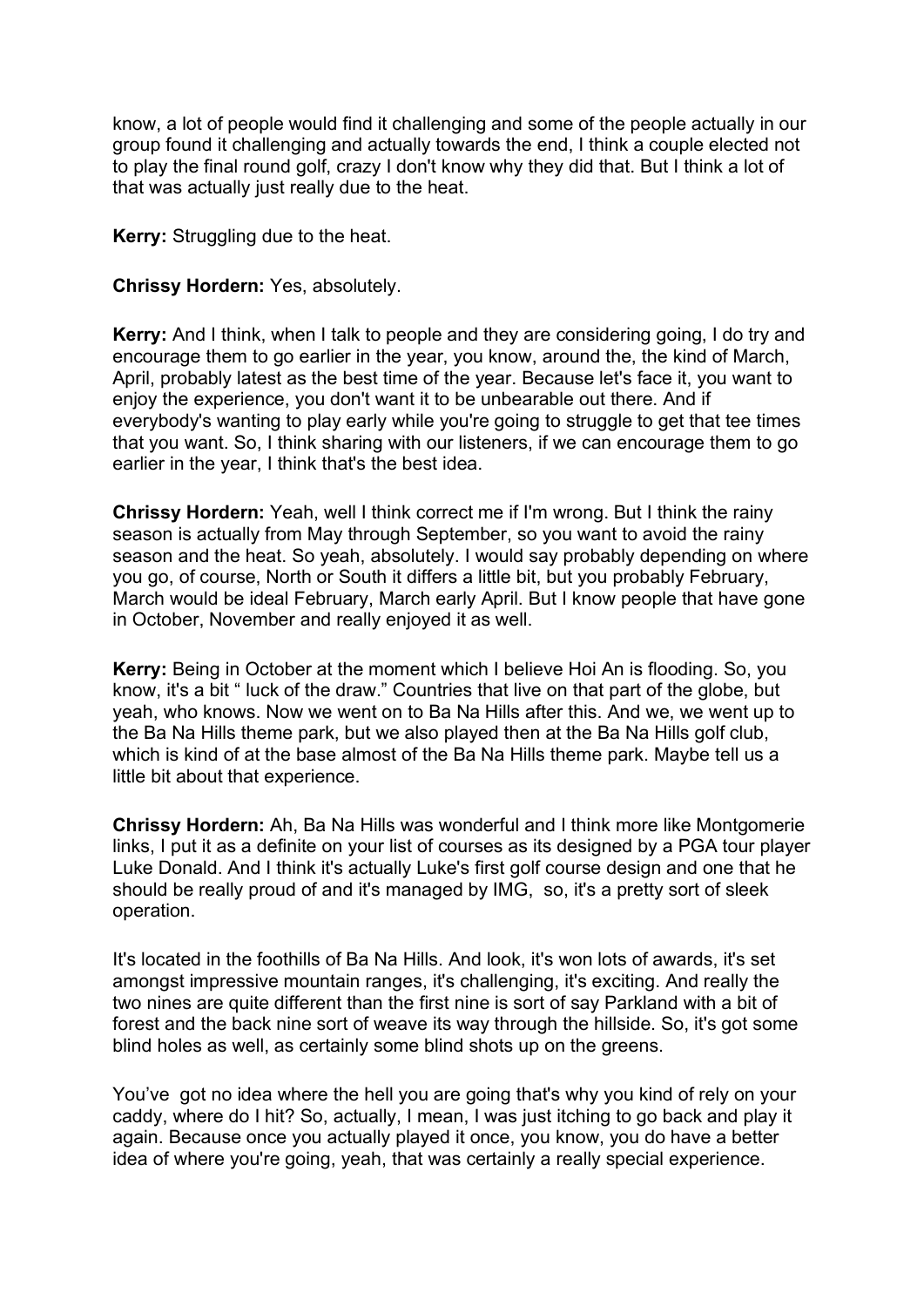They've also got look, there's a mix of playing lengths there and what I mean by that is there's various tees. So, you can either elect to hit off a longer tee or a, or a shorter tee. And so, for the higher handicappers, for instance, for the women there is a much shorter tee to hit off, to make the round, I guess, more enjoyable for those that are going to take a few more shots than those on a lower handicap. And **I think** that's a great thing actually about, Vietnam really and golf in Vietnam is that it's a fantastic destination for golfers of all abilities. The lower handicappers will be really challenged, but the higher handicappers have an equally enjoyable experience. And you know, other destinations in the world are not quite so user-friendly particularly for those on a higher handicap.

**Kerry:** And what would you say because when we think about golf and certainly from a planning and a tour perspective. First things come to mind to me is kind of a bunch of guys getting together and going away on a trip, you know, kind of a bit of a boys trip. I mean, how would you rate Vietnam and your experience of that, is it the place for the boys trip? You know, are they going to get to do what they want to do there. And maybe speak a little bit to the entertainment side of it.

**Chrissy Hordern:** Sure, well I mean, it's a great destination for groups of boys who may be celebrating a 40th birthday or a 50th birthday, or I don't know, just having a boys week way.

And I think you can actually go for a week if you were just going for a week, I'd say, just go to somewhere for instance, like you Hoi An or Danang, and play all the courses in or around that one area don't try and do too much. And so, you could have a great week of golf and you know, the food and beverage side of things is look, the foods absolutely fantastic and alcohol is very, very cheap, particularly beer, if you're a beer drinker. So, it is one of those destinations that really, you're not worried about your credit card statement when you get home, it's a very inexpensive destination.

You'd almost have to say that really, it's a first world experience probably at more third world prices in a lot of instances. That may change there's so much construction things going on. You kind of feel like Vietnam it's about to go to a whole new level.

#### **Kerry:** Yeah.

**Chrissy Hordern:** It does have that feeling and so I guess part of me thinks I really want to get back there soon before, you know, while it's still really authentic. And that's the part I still love about it now is that it's still that way, although there's so much of the old new, and a lot of new is happening it still feels like a very authentic experience. So, yes great for the boys' trips and great for couples too sort of traveling together and there's really, there's accommodation to sort of Absolute luxury and style, or you can... and it's still very affordable. Or you can stay in a really nice hotel that's really pretty cheap.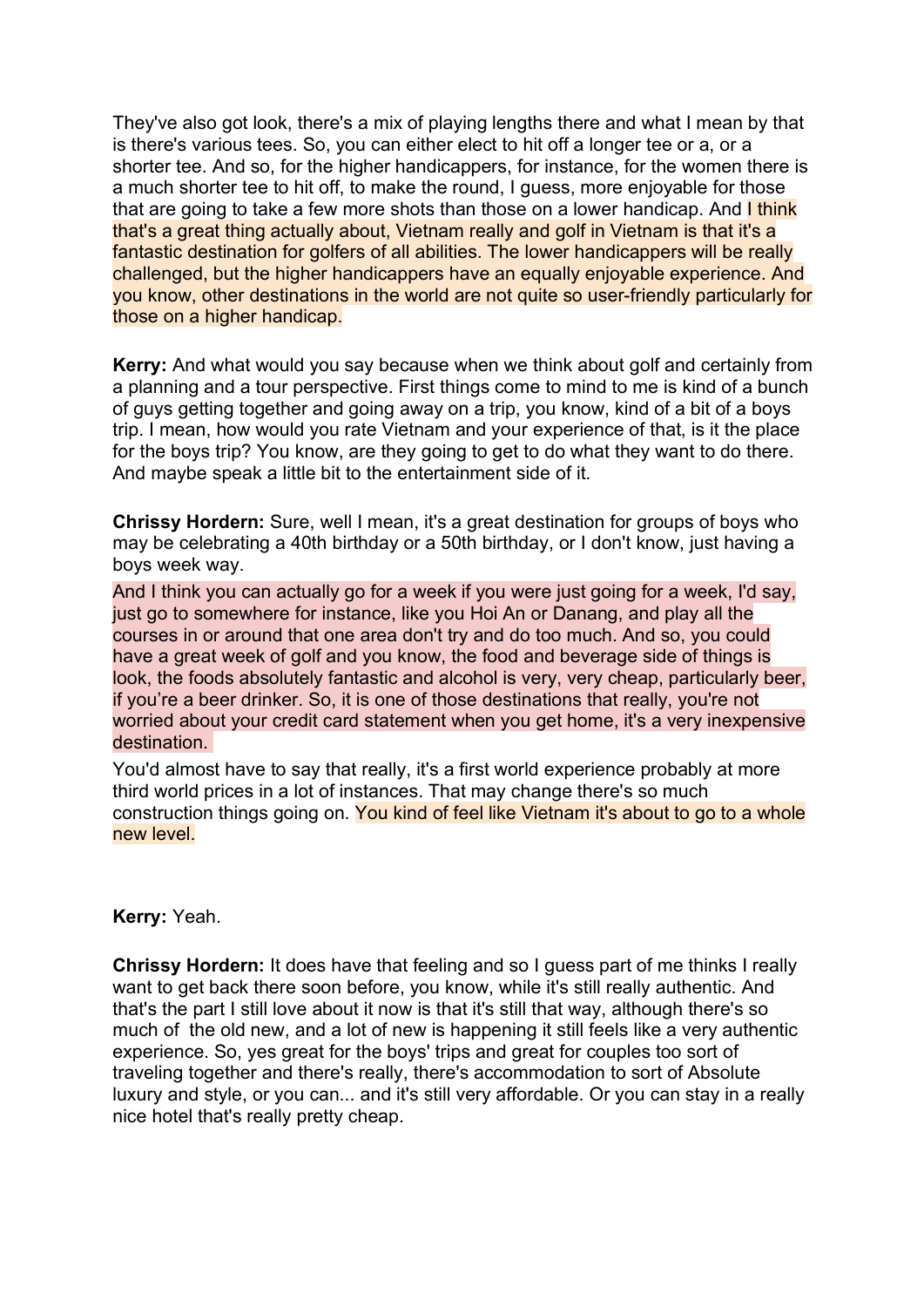**Kerry:** Yes, and I think the fantastic thing about Vietnam, it does offer that range. I mean you can spend a hundred dollars a night and get four-star quality. And I think that's quite rare. I mean, if you would agree with me…. in Australia, four-star is pretty average, a four-star hotel or a three-star hotel is not flash at all. Where four-star over there is still pretty flash.

Five-Star obviously I think for what you pay in Vietnam and because depending on the rate of exchange, what dollar you're using, you are getting a good bang for your buck kind of thing. It's buying you a lot more in Vietnam than it is in say, if you exchange rates into Europe or the U S etc., Because you're losing so much on the exchange rate where you're gaining in most cases in Vietnam.

**Chrissy Hordern:** Sure, I mean, I think it's a very affordable destination, you know what I mean. I go to a lot of places in the world, you know, for instance you know, I take groups into the U S masters for instance, and as much as sort of every golfer probably has that on their bucket list to once in their life go to the U S masters, I'd say, you know what, absolutely do it, if you can.

Financially, it really is out of reach for a lot of people and even a lot of Iconic golf courses in the U S are out of reach. I mean, for Pebble Beach, now probably it's about 600 us, it's very difficult to access unless you're actually staying at the lodge at Pebble Beach. So, you know those things really if you're going away with a group of mates, for instance, that's just for the most groups, it's just not a possibility, ….whereas you can go to Vietnam and you can have a really great time and it's just not going to cost you a lot and it's going to be accessible a lot more people.

**Kerry:** Sure, now we did a little detour while we were at Ba Na Hills and where did we go, Chrissy Hordern?

**Chrissy Hordern:** We went to this extraordinary French replica village called at the top of Ba Na Hills which was …...look it's at the end of the longest non-stop cable car in the world. And I have to say, I think that was actually the best part of the trip, it's extraordinary. And that was really special and the scenery going up and back is incredible. And at the top you've got sort of this massive Buddha. I think it's about; I don't know how tall it is, it's just absolutely massive. You've got manicured gardens; you've got this fantastic sort of golden bridge that's held up by these giant hands. The giant hand I think they are stone, are they stone? They look like they're stone it's just fantastic. But the whole, the whole experience up there is it's very kitsch, I have to say it is kitsch, but you know what, when I got home and looked at all the photos, they're fantastic. I just go, oh, wow! That's impressive.

**Kerry:** So, I'd say as long as you actually know what you're in for, I'd still, if I had a group of people and half were playing the golf course, I'd still send the others up to Ba Na Hills to have a look at it.

**Chrissy Hordern:** For the day, maybe.

**Kerry:** Yeah, I have a day trip up there. And I think it's actually, it's a nice day trip. Yes, it's got the secret gardens, it's got the funicular up too, as you say, the Buddha, in its original form it was a wealthy retreat for the French when they occupied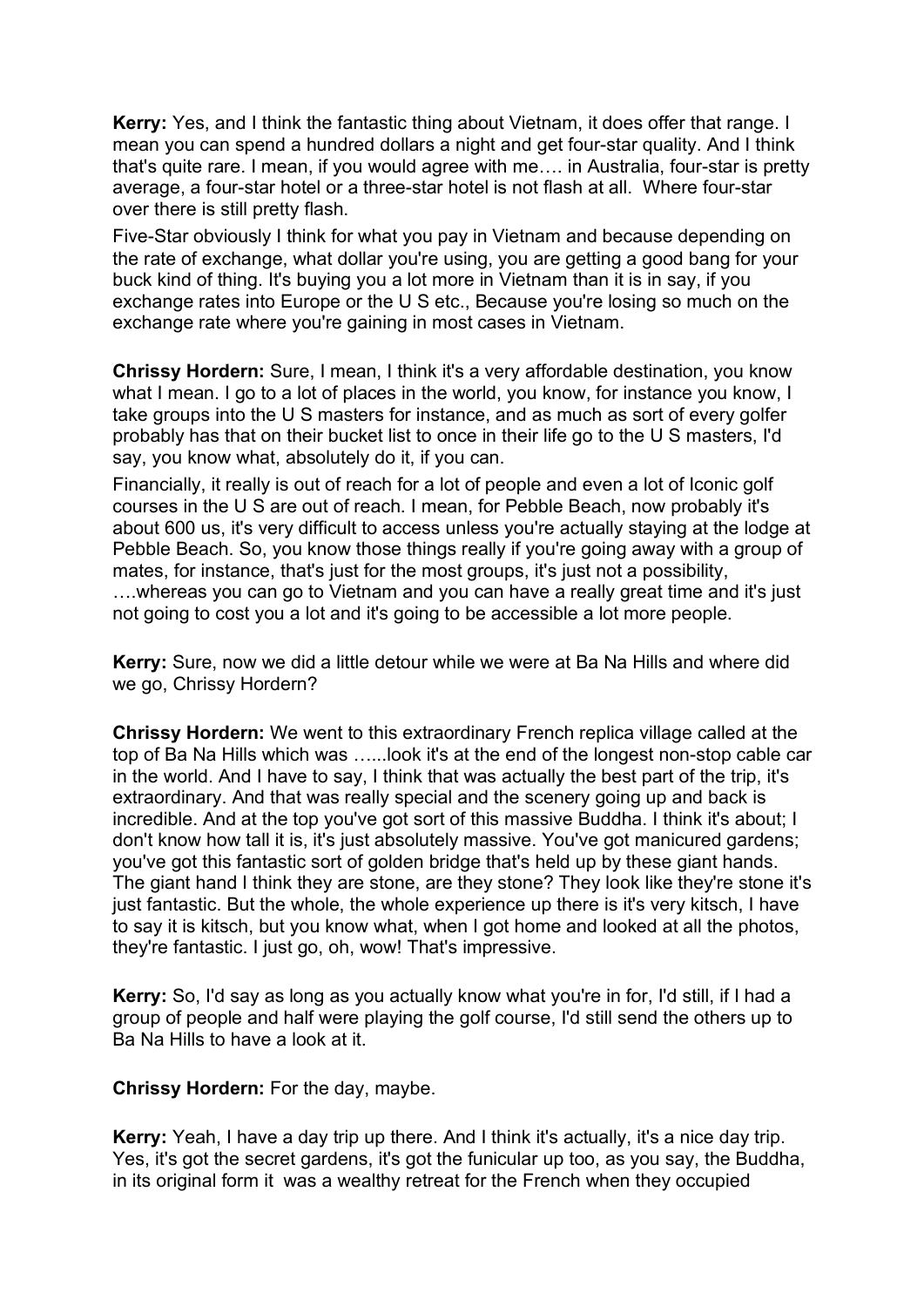Vietnam. So, some of that replication of buildings, etc., where we think it looks a little bit, Disneyland is actually taken from its pure origin, which was because it's a lot cooler up there.

The French used to try to escape the heat because traditionally they wouldn't have been accustomed to that level of heat. So, going as high as that to get away from it was their plan and they built these little chalets. The Mercure Hotel actually runs and operates, I think about six of these chalets around the actual Hill development, but someone took it over and has converted it into a theme park. So, it's really designed for families and possibly more for Vietnamese to visit who may never get to Disneyland & who may never get to the theme parks that we may be accustomed to in our countries.

It was really designed for them. And I think you'll agree that they are 90% along with the Koreans and maybe Taiwanese people who love it as well. I think it's something that they just say is WOW, as they kind of entry pointing to what France or French colonial village may look like.

And then some of the other aspects of the gardens and the wine cellars, and things like that. So, that's kind of the background to Ba Na Hills, but I wanted you to experience it. And so, maybe say, okay, well, we've done that, but you know, it probably may not do that together. I know the boys in the group, they weren't overly thrilled, but once again, as I said, well, now when somebody says to you do you want to go to Ba Na Hills? You'll be able to give them a heads up as in to.

**Chrissy Hordern:** Oh, absolutely. I mean, I was so glad we went there and look as you say, it's not about us, you know? And I think different people want different things. And if you actually go up there knowing all those things, and I think if I sent people up there, I'd give them that kind of an intro as to the history and the background of it. I think there's a lot to love about it. So, I think don't rule it out, I think it's just one of those things you have to take it for what it is.

**Kerry:** Take it for what it is. Absolutely.

### **Chrissy Hordern:** Exactly.

**Kerry:** So, then we moved on and we headed out to Lang Co to play the Laguna LangCo course. And we stayed at a resort out there, called Vedana Lagoon Resort. Tell us a little bit about your experience with the course and that location that we stayed at.

**Chrissy Hordern:** Well, from Ba Na Hills, we went to Vedana and we played the course the following day, and I think sort of having played sort of three rounds of golf and had a fairly hectic schedule, it was a perfect addition to the itinerary. You know, it was an opportunity to kind of get out of the hustle and bustle in the chaos and actually just stop. And you know It was hot and so, yeah, after sort of three or four days we were tired. So, it was a great place to go. I mean, the resort sits on about 27 hectares I think of land, right on one of the biggest lagoons in the whole of Southeast Asia. I think I'm right in saying that, and it's kind of low key, which is to love about it as well.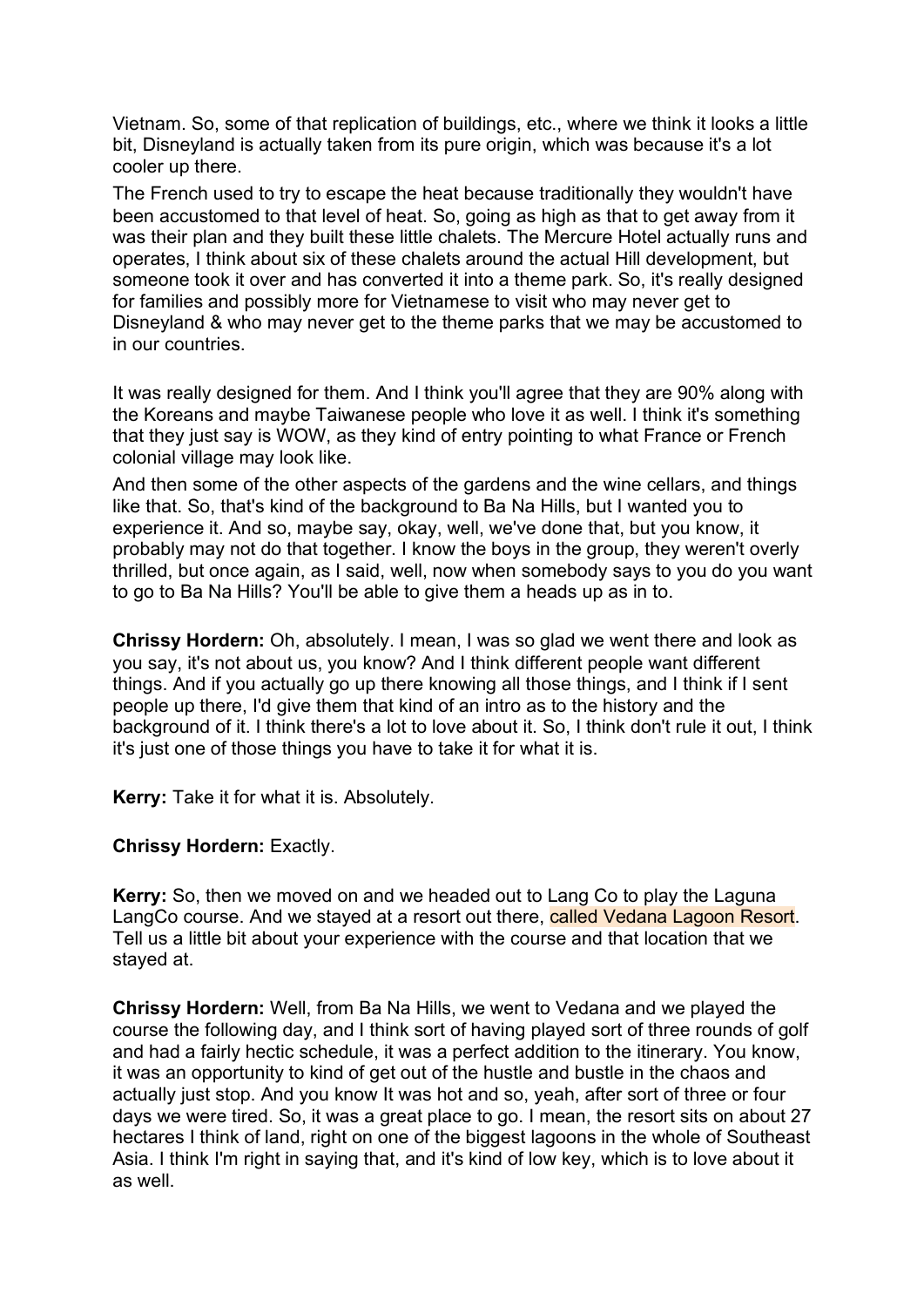The accommodation is sort of villas & bungalows, beautifully appointed. They've got their own private sun decks and balconies that sort of lead out onto the lagoon or to a private garden. In fact, the bungalow that I had there was a veranda onto the water and then at the back, there was like almost little courtyard that was covered over in totally private and I had a rain shower there. So, having a rain shower there and just looking up at the stars and actually, I think we had a brief thunderstorm when I was under the shower, which it was just really special, it was absolutely fantastic. So, look it was a great place to just read a book, ride a bike. I had a 90-minute spa treatment, which I think was the best spa treatment I've ever had in my entire life.

### **Kerry:** Yes.

**Chrissy Hordern:** The treatment rooms were all on some little bungalows, you know, again, sort of looking out over the lagoon and you had the boats going past with the fishermen in them, that kind of thing. It was just gorgeous and, you know, the dinner we had, I think there were two restaurants, we went to one obviously. And look the food was delicious a really nice atmosphere, but not stitched up or over the top or anything like that. It was just laid back and oh yeah, a lovely experience. I mean, my only regret was that we didn't have more time there to be honest.

**Kerry:** Yes, and I think the time factor is something I want to get to maybe a little bit further down the track during this conversation because time people say, oh, you know go for a week and you can play five courses and all the rest of it, but would you want to push yourself to that kind of level? Is the question maybe I'll ask you at the end, but tell us a little bit about the Laguna LangCo course itself.

**Chrissy Hordern:** Yeah, well another golf course to love as well, designed by another golfing legend, Nick Faldo. Again, it's a link style course, but it's built in natural rugged terrain. There are mountains you've got coastal views. You really feel like you're in Vietnam. So, I loved that there's rice patties and all that sort of thing. So, yeah, I loved that course, and I can't wait. I'd happily go back there and play it time and time again.

**Kerry:** And I think out of the courses that you've got on offer in that what we would call central Vietnam region, we didn't get to play the BIG Danang course. And there's since our trip there has been the opening of Hoiana Shores. So, as you said before, basing yourself in Hoi An or Danang you do have access to a really great range of courses to give you I guess a variety of experiences and a variety of, is the word ambiance, as in you've said many times about Lang Co and Ba Na Hills, like you really felt like I'm really in Vietnam now. I'm in Vietnam and playing in the surrounds, you know, hitting across Paddy fields and things like that. So, we based this tour with you around this central region as a bit of a hub, and would you agree that it would be a good base to spread your wings as far as playing is concerned?

**Chrissy Hordern:** Definitely, I mean, you've always got to leave something for next time and certainly you know, Greg Norman's BG Danang course and Robert Trent Jones Jr. Hoiana Shores as you say, which is new. I mean, they definitely will be on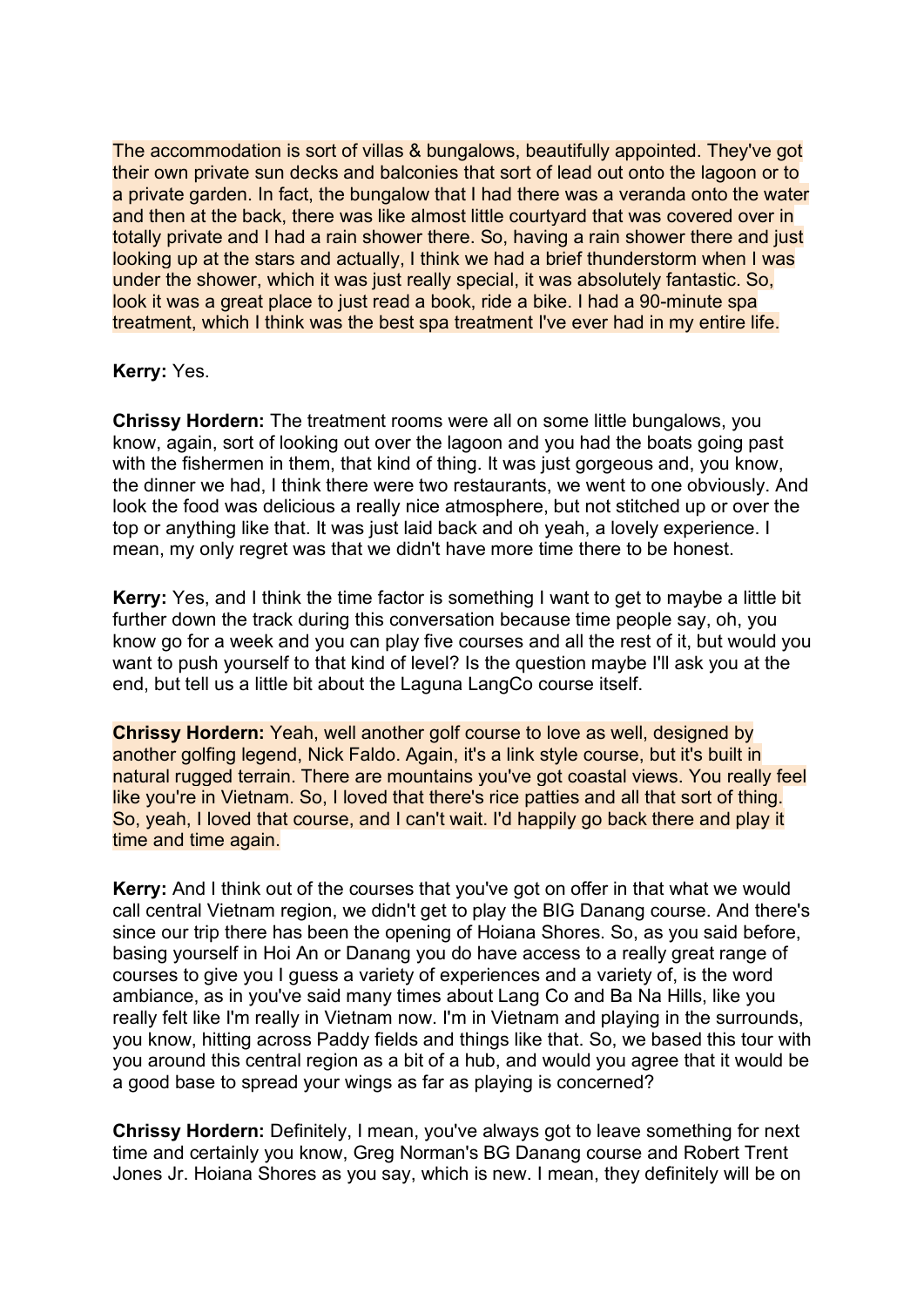my list for next time. So, yeah, as you say, if you've got a week, probably a week or 10 days, you can easily fill that being based in Danang or Hoi An and playing golf and allowing yourself a little extra time for a day or two off, I think we madly put together golfing itineraries and play six courses in seven days and time and time again, when you've done that, it's really great, but you get to the end and go, oh, I wish we'd had a day off in the middle. So, you know, I think try and mix it up if you can and try and just base yourself in one place, particularly if you've got limited time and I would say that's a great spot to go.

**Kerry:** And I think that was kind of my plan in building in the Vedana resort opportunity. As I just sort of felt that people would look for a little bit of a rest spot from the heat a little bit of chill out time, you know, a chance to be relaxed & kind of take the pace down a tad because you were going to be playing Lang Co the next day. And it had been a bit go, go, go, I felt. But everybody was so excited and keen and everything because you want to experience everything, but as you say, if you get to choose it yourself you might go and you know what, I could've done with just one extra night more and I hear that so much, so many times.

**Chrissy Hordern:** I think so, I mean, if it is the boys group, probably for the 50th birthday, they probably wouldn't be going to the spa resort. And so, it's probably for a slightly older demographic people that have more time. But then again, you are finding younger people going on these trips who actually need to check in with their office, they need to answer emails or be available to take zoom calls or whatever for a day. So, if that's the case, then actually you know, Vedana could be a really good place to have a down day where people can just attend to all those other things that they need to plus have a rest.

**Kerry:** Good idea. So, now we finish up at Lang Co, we then head to Saigon and we're down to our last sort of 24, 48 hours. And you're going to be playing at the Vietnam golf and country club course, which is located in fairly easy access from Saigon. So, we're back into crazy, we're back into a city, which is known for its craziness and you either get amongst it, or you don't. And I think we got amongst it by getting you around the town a little bit, took you to the local markets, Ben Thanh Market, which, you know everybody has to go to Ben Thanh Market, it's just kind of the thing you have to do. So, I think you we embraced that pretty well. And you're able to get all your bits and bobs to take home, you know, gifts and souvenirs, etc. But we managed to fit in also a little bit of extra tailoring, I believe, Miss Chrissy Hordern, just a few extra little things that I think we then shared amongst our luggage, if I recall. Am I right?

**Chrissy Hordern:** Absolutely right and you can go totally crazy, I mean and we did, I bought a lot of stuff and it was fun. I mean, even the trying on things and being measured up and all that sort of stuff. I guess with the beauty of hindsight, I'd say, and you'd probably agree with this, looked Vietnam was a great place to have clothes tailored. I would say, go with a plan, take some of the favorite items with you that you want to have copied or I think I'll just decide when I'm there often, it's just totally overwhelming. And you know, there's so many fabrics and so many designs and things you can often go home with things that you probably might never wear again, really. So, I would say you definitely go with your own stuff and a plan.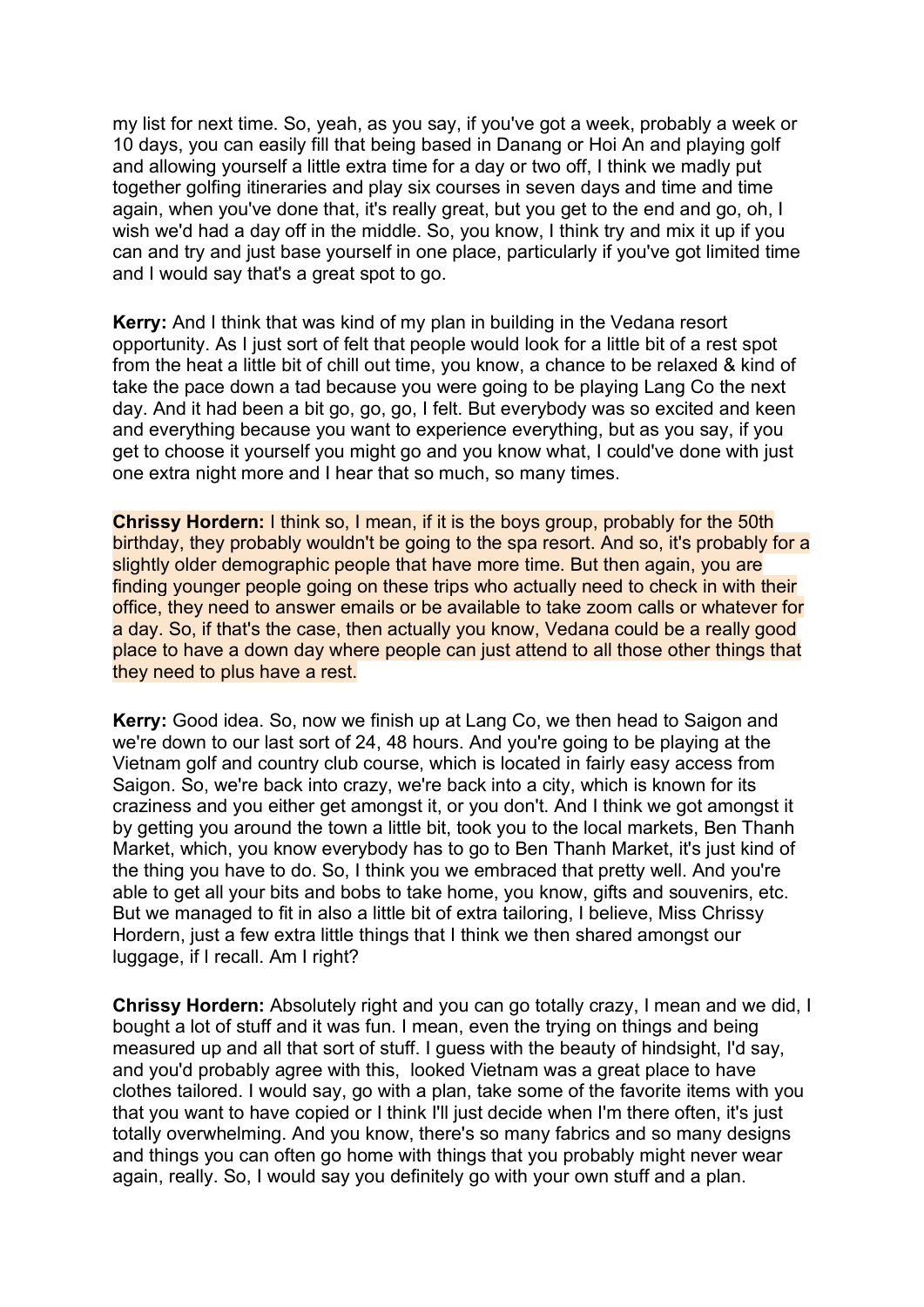The other thing is, I'd say, look be aware of going home with too many Ao dais, which are the local dress. The Ao dais look just logo, which is on all of Vietnamese women. You know, everybody from the flight, the crews, all the women they wear them. Even the corporates just have sort of very modern contemporary Ao dais, which is sort of the flowing pants with the long tunic over the top. And to be honest, I thought I looked pretty good in the Ao dais as well. Until I actually got home in sort of contemplating wearing one to dinner and I was like, I shouldn't, you know what it's not really quite working for me.

**Kerry:** Oh, I can relate to that experience totally. And my friends and family go to me "don't wear one of those Ao dais to that party" and I go "what do you mean?" And they go we know that you go crazy with them, but they just don't fit the scene, and I get so disappointed about that. Because you're right, you get kind of drawn into it, don't you?

**Chrissy Hordern:** I think the thing is you're going to have to plan another trip back really to take them back to wear them. I really didn't learn the lesson because after going to Vietnam, I then ventured to India some months later and I've come home with a stash Saree. So, look, if you need a Saree at any time or any of your listeners needs one, give me a call.

**Kerry:** I did the same with the skirts in Myanmar, would you believe I came back with a whole heap of those, which were kind of required to getting into the temples in Myanmar because you've got to cover your knees. And I was wrapping these things, massive pieces of cloth, like in Saree, you know, you wrap them around yourself a hundred times. Oh yeah, I'm so glad you got sucked into that as well.

But we've got to finish on the last golf course, which is, we stayed at the Nikko Hotel, which was spectacular. Wasn't it? We had a gorgeous dinner on the top floor of the restaurant, it was amazing. But tell us about that course. Would you include the country club in your last course, if you were to go again or would you go somewhere else?

**Chrissy Hordern:** Look just before we get to that, I mean, you know, Saigon was just fantastic and incredibly chaotic. And I think the great thing about the Nikko staying there, which it's obviously a big chain hotels sort of throughout the world, but it was actually a great place to stay because it was located in that sort of district, one of the CBD in really close proximity to everything you need to all the cultural sites to great food, restaurants, all that kind of stuff and wonderful little precincts and all that sort of stuff. So, I would say it was definitely a great place to stay.

**Kerry:** We had a good guide, do you remember?

**Chrissy Hordern:** Yeah, we did, the guide was terrific. And I mean, I guess the one thing people sort of say, oh, did you feel safe traveling Vietnam? I certainly felt safe because we had a guide with us and we had you the whole way, which was fantastic.